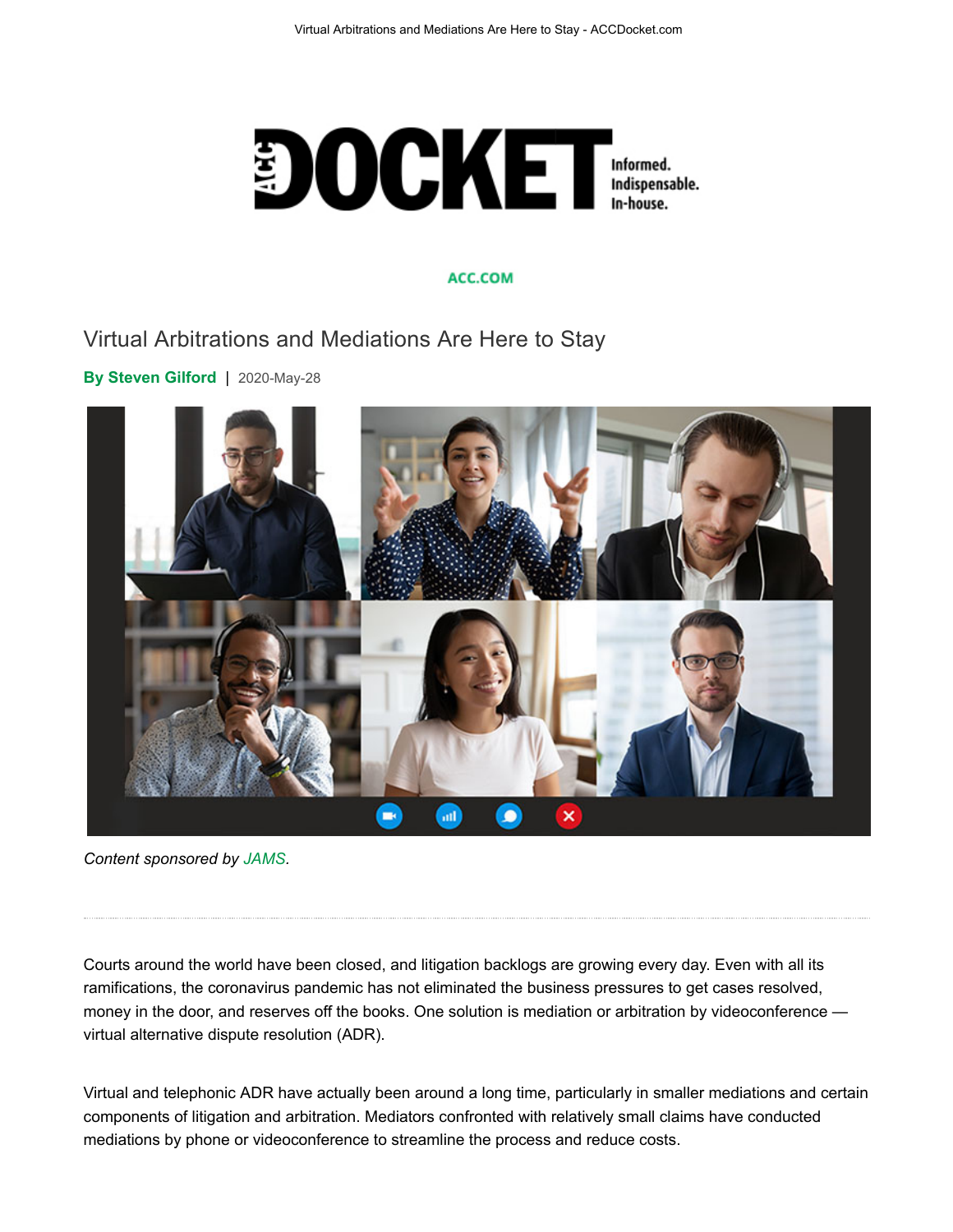Courts and arbitrators commonly hold non-evidentiary hearings, including on important substantive topics — by phone or online — and evidence is often presented by video-recorded deposition or through live videoconference when a witness cannot be physically present. JAMS and other ADR organizations have rules that explicitly provide for such proceedings.

JAMS has long offered proceedings online and conducted thousands of cases successfully via videoconference. While virtual ADR had been around in various forms for several years, the current pandemic has brought it to the forefront in major commercial and insurance cases.

Many of these are large, multi-party matters involving complex issues such as multi-carrier insurance coverages, construction defects, and class actions. The surprise is how quickly clients, advocates, mediators, and arbitrators are adapting to the process, with seasoned attorneys and neutral parties recognizing the benefits and many believing the experience is likely to change the ADR landscape for the long term.

# Benefits of virtual ADR

Some of the benefits of virtual ADR, in addition to allowing cases to proceed towards resolution while the courts are closed, include the following.

#### **Expense reduction**

All of us are under pressure to reduce costs. Two of the obstacles to in-person mediation and arbitration are the time and expense to get the participants to a common location, which often involves days of travel in addition to the time for the hearing itself. Virtual ADR can significantly reduce expenses by eliminating the cost of travel and the time getting and being out of town.

### **Scheduling**

Two issues that often arise at the beginning of a mediation or arbitration concern the date and location for the proceeding, especially when parties are spread across the country in different time zones. Virtual ADR eliminates much of the problem by allowing the participants to appear from their own homes or offices. It also diminishes the pressure to have everyone block off full days for a session.

#### **Flexibility**

One of the great advantages of virtual ADR is flexibility. Without the time and expense concerns that often lead parties to schedule full-day sessions, the parties and the mediator or arbitrator can schedule chunks of time that are more appropriate to the matter at hand.

For example, in one recent insurance case, the parties scheduled an initial session to exchange information about the facts, status, and litigation strategy of the underlying case, and left coverage negotiations for another day after the information could be digested and the insurers could have internal discussions about settlement authority.

Similarly, many mediations are resolved in calls and discussions days, weeks, or months after an initial session. Having a virtual follow-up session instead of a phone call can allow more effective mediation facilitation and negotiation among the parties. When appropriate, arbitrations can also be scheduled in smaller chunks of time around particular issues or witnesses.

#### **Improved access to decision-makers**

Most mediators request, or indeed require, individuals with full authority to attend a mediation so they can experience and appreciate the evolving dynamics of the mediation. Nonetheless, in many cases, particularly in significant insurance and commercial cases, this request is honored in the breach with the presence of a person with authority to settle at a particular level, rather than a person with full authority.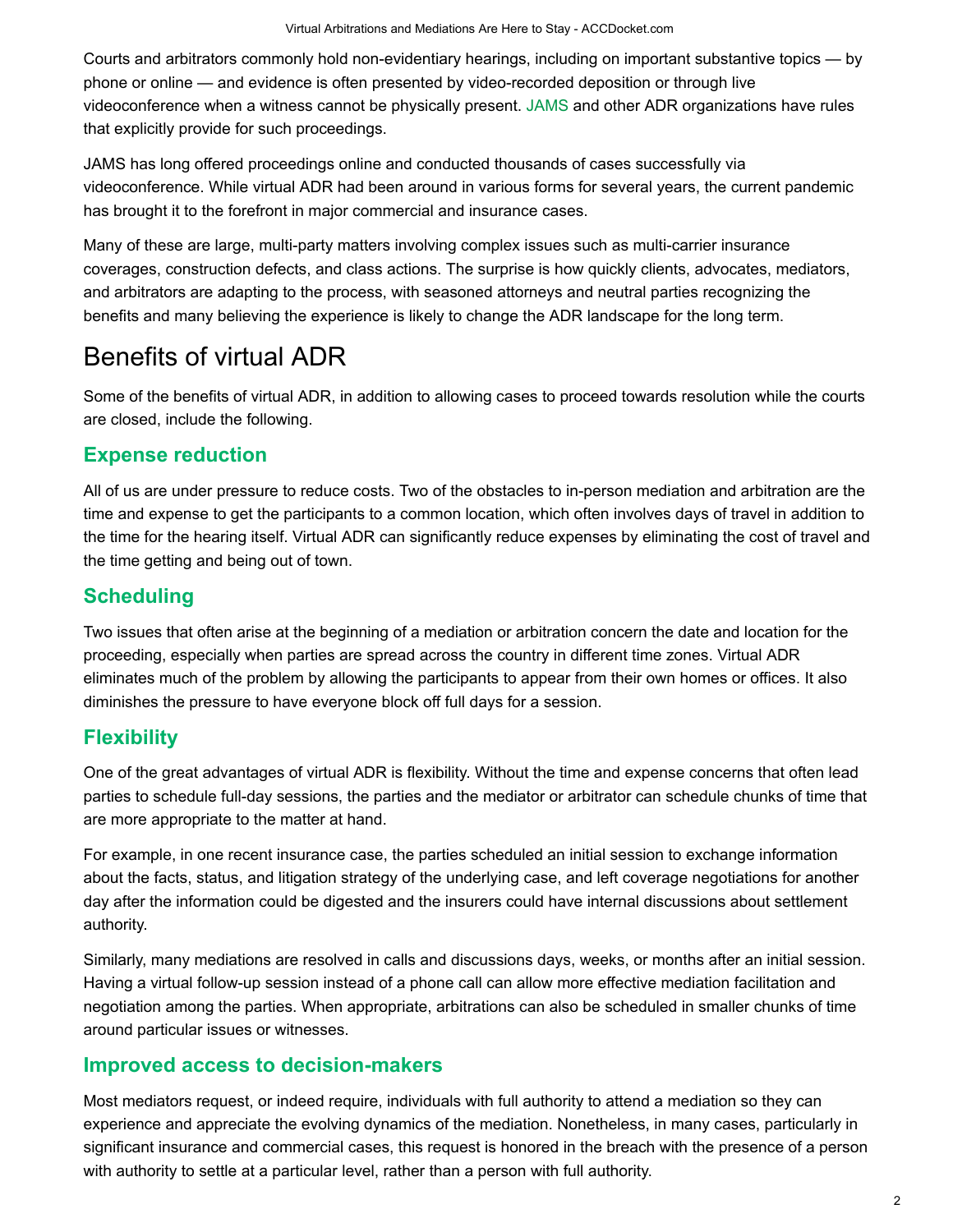In many cases, this is because the ultimate decision-maker is either unable or unwilling to take the time to travel and attend a full mediation session. A virtual ADR platform helps to solve this problem by making it easier for a more senior executive to participate in some or all of the mediation.

It also enables senior decision-makers to attend all or important parts of an arbitration and to obtain a first-hand appreciation of the proceeding and critical testimony. This allows their understanding of settlement value to evolve over the course of the proceedings based on first-hand experience instead of periodic reporting by others.

# **Improved logistics**

Many online ADR platforms facilitate the sharing of documents, annotations, and virtual whiteboards. These are effective tools and can often be used more efficiently online than in person. In arbitrations, electronic exchange and sharing of documents and exhibits can reduce the substantial logistical challenges of setting up war rooms and presenting physical documents at a hearing.

# Challenges of virtual ADR

While virtual ADR has many potential benefits, it also presents challenges, though many of these can be managed with proper preparation.

# **Security**

The most common concern raised about virtual ADR is security. The coronavirus pandemic, along with market pressures, have been a decisive force in driving vendors to address these concerns. Online platforms are being updated continuously to resolve security issues as they arise. For example, JAMS frequently uses the Zoom HIPAA-compliant platform in mediations and arbitrations where the parties need a platform that can satisfy the requirements of the Health Insurance Portability and Accountability Act (HIPAA).

In addition, neutrals and their organizations have become more adept at using virtual platforms and developing methods to enhance security. At JAMS, for example, neutrals receive ongoing training on the use of available security measures. Neutrals working with trained online moderators use a virtual waiting room to verify the identities of all participants before beginning a proceeding and then "lock the session" to prevent the subsequent entry of uninvited guests.

Similarly, the ability of participants to record the proceeding is disabled, and all participants are requested to confirm that there will be no recordings and no unidentified observers. Unique passcodes and data encryption are also used to enhance security. While neither law firms nor neutrals are likely to guarantee the security of any particular ADR platform or proceeding, JAMS has conducted numerous virtual proceedings without encountering any known security breach.

### **Look and feel**

Another common objection to virtual ADR proceedings is that they do not have the same look and feel as inperson proceedings. To some degree, that is necessarily true, but this has not been a serious practical issue. Using the mosaic view on a virtual ADR platform allows the neutral and the participants to see reactions of everyone involved at the same time.

Platforms such as Zoom allow for individual breakout rooms that the neutral can move among easily. The kind of social interchange and banter that often contributes to a successful mediation can also occur virtually.

Indeed, most younger participants are already comfortable with online interactions, and many of us have had recent experiences with virtual family gatherings, business meetings, school classes, and cocktail parties that have given us a level of comfort with virtual interactions we would not have dreamed of even six months ago.